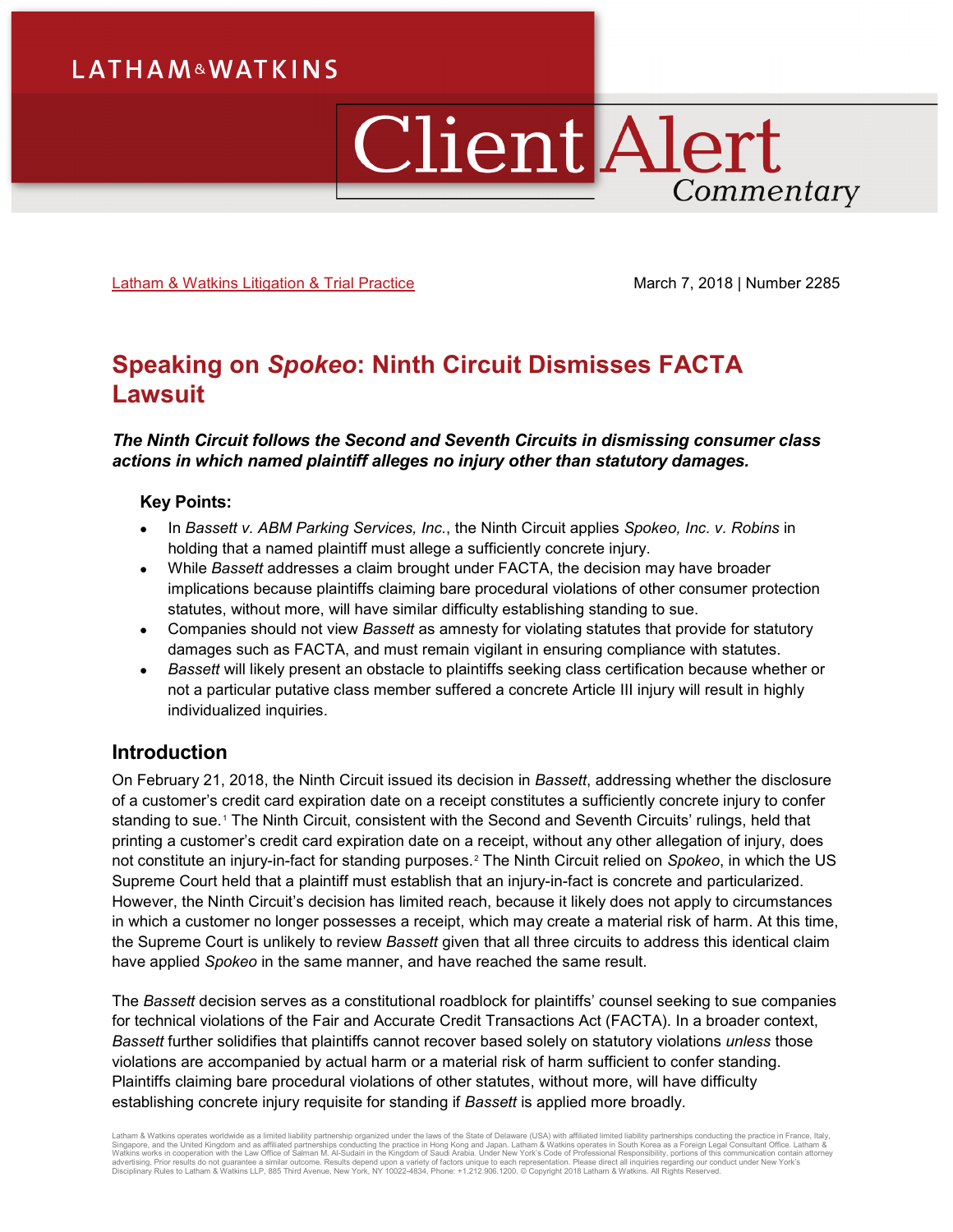## **FACTA Background**

In 2003, Congress passed FACTA, which amended the Fair Credit Reporting Act (FCRA). FACTA provided that "no person that accepts credit cards or debit cards for the transaction of business shall print more than the last 5 digits of the card number or the expiration date upon any receipt provided to the cardholder at the point of the sale or transaction."[3](#page-4-2) The statute provides penalties for "willful noncompliance" and for "negligent noncompliance." "Any person who willfully fails to comply with [the FACTA requirement] with respect to any consumer is liable to that consumer" for actual damages of between US\$100 and US\$1,000 per violation, costs, reasonable attorney's fees, and, potentially, punitive damages.[4](#page-4-3) "Any person who is negligent in failing to comply with [the FACTA requirement] with respect to any consumer is liable to that consumer" for actual damages and attorney's fees.<sup>[5](#page-4-4)</sup>

Following the passage of FACTA, enterprising plaintiffs' attorneys filed numerous lawsuits on behalf of consumers against merchants who printed receipts that included the expiration date of the credit or debit card. In 2008, Congress passed the Credit and Debit Card Receipt Clarification Act (the Clarification Act) in response to the onslaught of class action litigation and the business community's concerns.<sup>[6](#page-4-5)</sup> The Clarification Act provided that "any person who printed an expiration date on any receipt provided to a consumer cardholder at a point of sale or transaction between December 4, 2004, and June 3, 2008, but otherwise" did not print more than the last five digits of the card number, "shall not be in willful noncompliance" with FACTA.[7](#page-4-6) While the Clarification Act thus retroactively shielded companies from liability for revealing customers' credit card expiration dates on or before June 3, 2008, it did not grant any reprieve for companies' "willful noncompliance" after June 3, 2008.

## **The Ninth Circuit's Decision in** *Bassett*

In *Bassett*, ABM Parking Services (ABM) committed a technical violation of FACTA by printing the expiration date of Bassett's credit card on his parking garage receipt.<sup>[8](#page-4-7)</sup> Bassett responded by filing a putative class action lawsuit claiming violations of FACTA, alleging that he was injured because the disclosure exposed him to an imminent risk of identity theft.[9](#page-4-8) Notably, Bassett "did not allege that a second receipt existed, that his receipt was lost or stolen, ... that he was the victim of identity theft[,]" or that a third party viewed the receipt.<sup>[10](#page-4-9)</sup> The only "sufficiently concrete" injury Bassett could allege in order to establish Article III standing was the "risk of harm" that the printing of the expiration date created.<sup>[11](#page-4-10)</sup>

The Ninth Circuit considered whether Bassett had alleged a sufficiently concrete injury to give him Article III standing, but agreed with the district court that Bassett's allegation of "only a statutory violation and a potential for exposure to actual injury" does not constitute "a concrete injury sufficient to give Bassett standing."<sup>[12](#page-4-11)</sup>

In so holding, the Ninth Circuit relied upon the Supreme Court's decision on standing in *Spokeo, Inc. v. Robins*.[13](#page-4-12) As an initial matter, in order to establish standing, a plaintiff "must have (1) suffered an injury in fact, (2) that is fairly traceable to the challenged conduct of the defendant, and (3) that is likely to be redressed by a favorable judicial decision."[14](#page-4-13) As stated earlier in this *Client Alert*, *Spokeo* indicated that a plaintiff must show that the injury-in-fact is concrete and particularized. [15](#page-4-14) A concrete injury must be "*de*  facto," which means that it "must actually exist."<sup>[16](#page-4-15)</sup> In examining a putative class action lawsuit alleging a different FCRA violation, the Supreme Court emphasized that the plaintiff "cannot satisfy the demands of Article III by alleging a bare procedural violation" since "[a] violation of one of the FCRA's procedural requirements may result in no harm."<sup>[17](#page-4-16)</sup> On remand, the Ninth Circuit clarified that some statutory violations alone do establish concrete harm, but only those statutory provisions established to protect "concrete interests" and that "actually harm, or present a material risk of harm to, such interests." [18](#page-4-17) In *Bassett*, the Ninth Circuit reasoned that it "is difficult to see how issuing a receipt to *only* the card owner and with *only* the expiration date" could constitute concrete harm.<sup>[19](#page-4-18)</sup>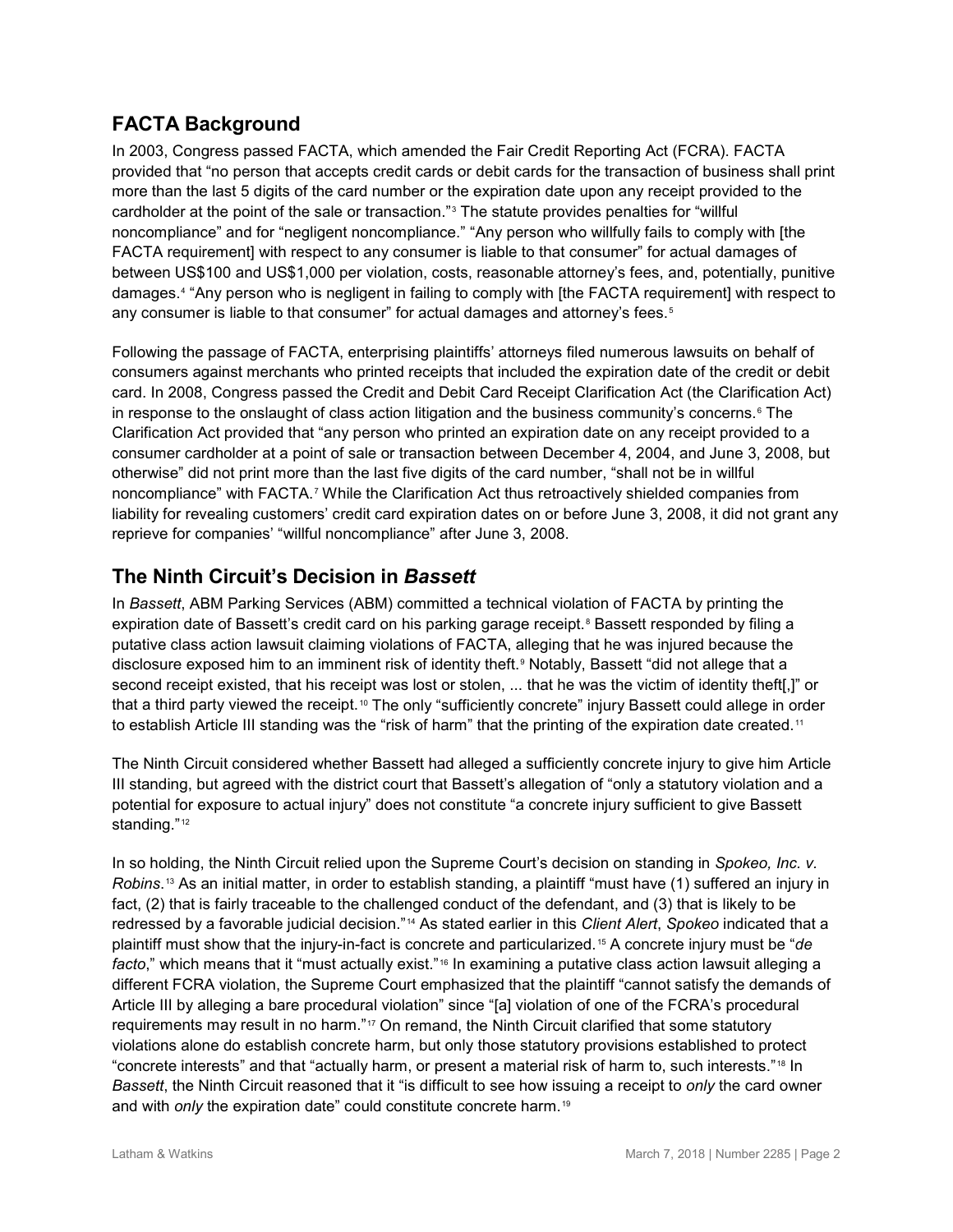After examining historical practice and congressional judgment, the Ninth Circuit concluded that Bassett's allegation of a bare procedural violation of FACTA, without more, does not constitute a concrete injury. Bassett also argued that his alleged injury had a historical relationship to privacy-based torts, but the Ninth Circuit rejected such a relationship because ABM did not disclose Bassett's information to anyone other than Bassett.[20](#page-4-19) In examining congressional judgment, the Ninth Circuit reiterated that *Spokeo* "rejected [the] conclusion that a FCRA plaintiff need only invoke a FCRA violation and seek statutory damages to allege a concrete injury."<sup>[21](#page-4-20)</sup> An examination of the Clarification Act suggested that expiration date violations were not concrete injuries because the Act found that "a disclosed expiration date by itself poses minimal risk" of identity theft and the Act created a "temporary safe-harbor period."[22](#page-4-21) Like the Ninth Circuit, the Seventh and Second Circuits each followed *Spokeo* and dismissed identical class action suits for lack of standing because the plaintiffs did not suffer concrete and particularized harm.

## **Implications of the Ninth Circuit's Decision and the Future of FACTA Lawsuits**

While the Ninth Circuit's decision in *Bassett* (and the decisions of the Second and Seventh Circuits) provide a procedural shield from liability against a plaintiff whose factual situation mirrors that in *Bassett*, the decision's reach is likely limited to situations in which an otherwise-compliant company prints an expiration date on a customer's receipt and *no one* other than the customer and his or her lawyers viewed the receipt. Indeed, the Ninth Circuit pointed out that "Bassett did not allege that another copy of the receipt existed, that his receipt was lost or stolen, that he was the victim of identity theft, or even that another person apart from his lawyers viewed the receipt. Nor did he allege that any risk of harm is real, "not conjectural or hypothetical," given that he could shred the offending receipt along with any remaining risk of disclosure."[23](#page-4-22) Under controlling law in the circuit, consumers who receive a receipt from a company containing the expiration date of their credit cards will not be able to sue under FACTA to establish standing. This will apply as long as the company does not print more than the last five digits of the card number, and the receipt was not issued or exposed to anyone other than the card owner since these consumers will not be able to establish a concrete injury-in-fact.

For companies to control what happens to a receipt once it has been issued to a customer is difficult, if not impossible, so companies must remain vigilant in conducting reviews of issued receipts to ensure that they comply with FACTA. What may end up being a significant individual inquiry is what happened to the receipt after it was given to the customer. Ironically, if the customer still has the receipt and provides a copy as evidence for the lawsuit, then the receipt has likely never been shown to anyone else, and he or she would not have standing. On the flip side, if the receipt is lost, then the individual may not have proof of a violation.

The decision will likely have a large impact on the legal landscape beyond FACTA and the FCRA, since plaintiffs will need to meet the same burden of establishing concrete injury-in-fact with respect to bare procedural violations of other consumer protection statutes in order to establish standing to sue. *Bassett* serves as additional authority supporting the proposition that plaintiffs cannot recover for injuries that are merely speculative and hypothetical in nature. Even if a company commits a statutory violation, a plaintiff will still need to establish actual harm or a material risk of harm in order to survive a motion to dismiss for lack of standing.

In addition, the Ninth Circuit's decision will likely have an effect on class certification for procedural violations of statutes, since the decision will make it more difficult for plaintiffs to establish the commonality, typicality, and predominance required for certification, and to accurately identify an appropriately defined class.<sup>[24](#page-4-23)</sup> Individualized inquiries will likely predominate, since they are necessary to establish concrete injury by showing that either actual harm occurred or there was a material risk of harm.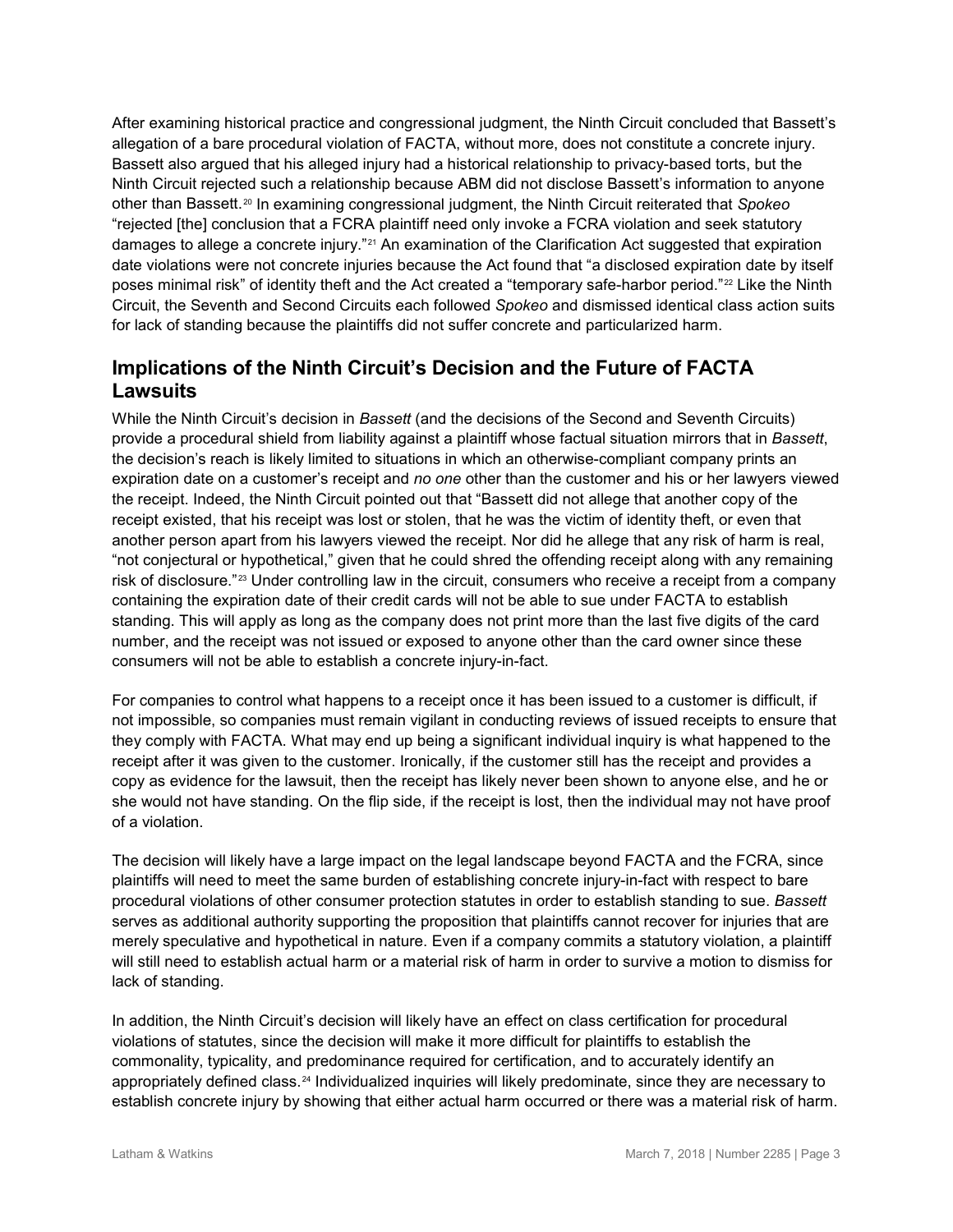For the FACTA violation at issue in *Bassett*, these individualized inquiries would focus on what sort of disclosure of nonconforming receipts occurred for customers, since disclosure of the nonconforming receipt to someone other than the customer is necessary to establish actual harm or a material risk of harm.

If you have questions about this *Client Alert*, please contact one of the authors listed below or the Latham lawyer with whom you normally consult:

#### **[Joshua G. Hamilton](https://www.lw.com/people/joshua-hamilton)**

[joshua.hamilton@lw.com](mailto:joshua.hamilton@lw.com) +1.424.653.5509 Los Angeles

#### **[Michael Alan Hale](https://www.lw.com/people/michael-hale)** [michael.hale@lw.com](mailto:michael.hale@lw.com)

+1.213.891.8943 Los Angeles

#### **[James N. Rotstein](https://www.lw.com/people/james-rotstein)**

[james.rotstein@lw.com](mailto:james.rotstein@lw.com) +1.424.653.5572 Century City

#### **You Might Also Be Interested In**

[Ninth Circuit Applies Omnicare to Section 10\(b\) and Rule 10b-5 Claims](https://www.lw.com/thoughtLeadership/ninth-circuit-applies-omnicare-section-10b-rule-10b5-claims)

[Supreme Court Questions "Obtuse" Statute Addressing Jurisdiction Over Securities Act Claims](https://www.lw.com/thoughtLeadership/lw-supreme-court-questions-obtuse-statute-addressing-jurisdiction-over-securities-act-claims)

[CFPB Enforcement Update](https://www.lw.com/thoughtLeadership/lw-CFPB-Enforcement-Update)

[Federal Judge Enjoins California's Proposition 65 Cancer Warning for Glyphosate As "Misleading"](https://www.globalelr.com/2018/03/federal-judge-enjoins-californias-proposition-65-cancer-warning-for-glyphosate-as-misleading/)

[Navigating the media in high-profile cases](https://www.lw.com/thoughtLeadership/navigating-media-in-high-profile-cases-Joshua-Hamilton)

*Client Alert* is published by Latham & Watkins as a news reporting service to clients and other friends. The information contained in this publication should not be construed as legal advice. Should further analysis or explanation of the subject matter be required, please contact the lawyer with whom you normally consult. The invitation to contact is not a solicitation for legal work under the laws of any jurisdiction in which Latham lawyers are not authorized to practice. A complete list of Latham's *Client Alerts* can be found at [www.lw.com.](http://www.lw.com/) If you wish to update your contact details or customize the information you receive from Latham & Watkins, visit [https://www.sites.lwcommunicate.com/5/178/forms](https://www.sites.lwcommunicate.com/5/178/forms-english/subscribe.asp)[english/subscribe.asp](https://www.sites.lwcommunicate.com/5/178/forms-english/subscribe.asp) to subscribe to the firm's global client mailings program.